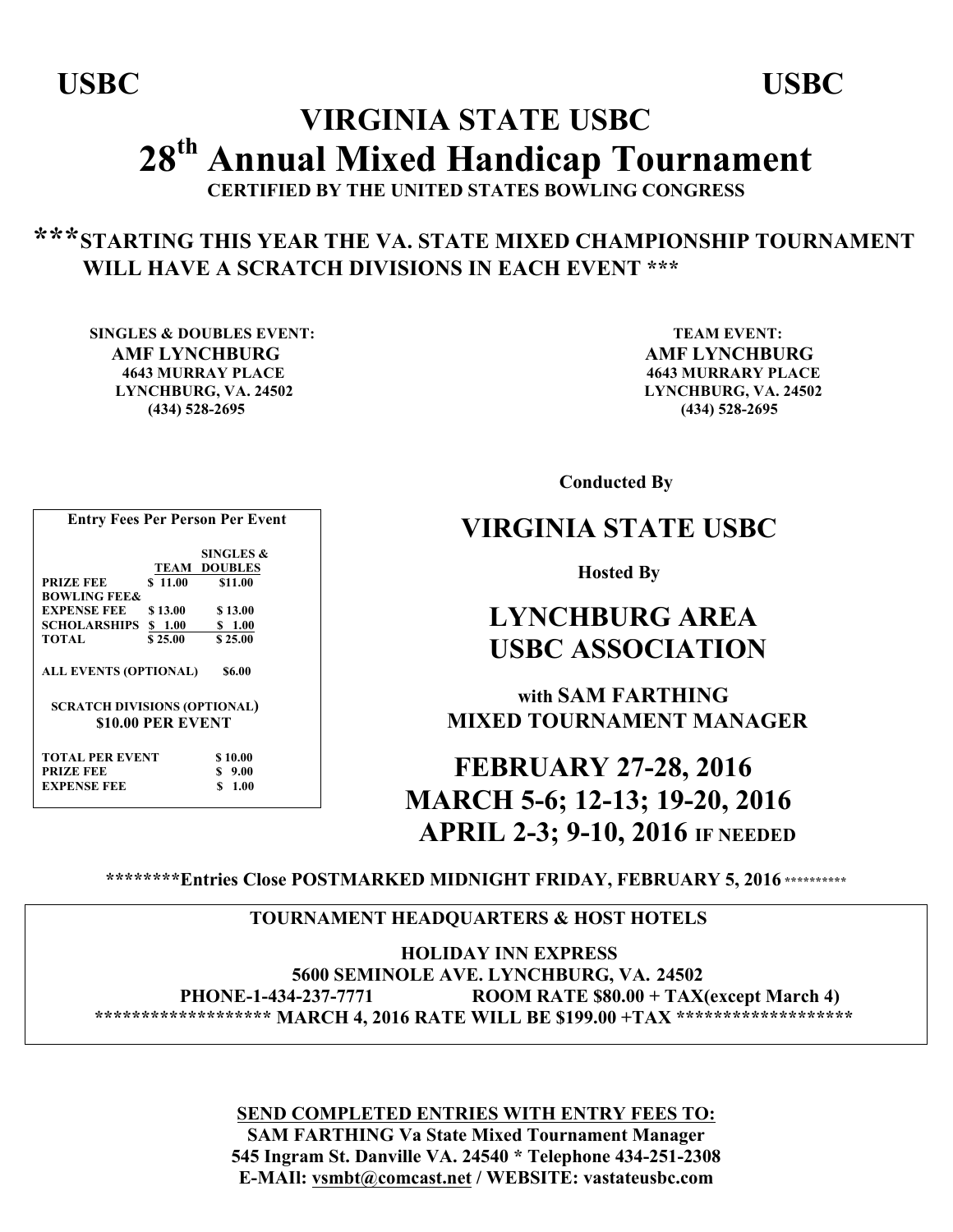### **ENTRY NUMBER: 2016 VIRGINIA STATE USBC 28TH ANNUAL MIXED 2016 2016 HANDICAP CHAMPIONSHIP TOURNAMENT 2016**

#### **PLEASE READ THE RULES FIRST – TYPE OR PRINT AND FILL ALL SPACES COMPLETELY & CLEARLY**

#### **ALL BOWLERS MUST PRESENT A CURRENT USBC CARD OR PAY \$21.00 TO PURCHASE AN AFFILIATED CARD. THERE WILL BE NO EXCEPTIONS**

|                                                                                                                                                                      | <b>TEAM NAME:</b><br><b>CAPTAIN'S NAME:</b><br>PH:                                                                        |       |                                  |                                           |                                                           |                                          |                                                       |                                                |                               |  |  |  |
|----------------------------------------------------------------------------------------------------------------------------------------------------------------------|---------------------------------------------------------------------------------------------------------------------------|-------|----------------------------------|-------------------------------------------|-----------------------------------------------------------|------------------------------------------|-------------------------------------------------------|------------------------------------------------|-------------------------------|--|--|--|
|                                                                                                                                                                      | <b>ADDRESS:</b>                                                                                                           | CITY: |                                  |                                           |                                                           |                                          | <b>STATE:</b><br>ZIP:                                 |                                                |                               |  |  |  |
| <b>NAME OF YOUR LOCAL</b>                                                                                                                                            |                                                                                                                           |       |                                  |                                           |                                                           |                                          | <b>ENTERING</b>                                       | <b>CHECK IF PAYING</b>                         |                               |  |  |  |
| <b>BOWLING ASSOCIATION:</b>                                                                                                                                          |                                                                                                                           |       |                                  |                                           |                                                           |                                          | <b>AVERAGE</b>                                        | <b>FOR HDCP ALL EVENTS</b><br>OR SCRATCH TEAM  |                               |  |  |  |
|                                                                                                                                                                      | TYPE OR PRINT LEGIBLY THE BOWLER'S NAME<br>AS IT APPEARS IN THE YEARBOOK<br><b>LAST</b><br><b>FIRST</b><br><b>INITIAL</b> |       | <b>CIRCLE</b><br><b>ONE</b>      | <b>BOWLER ID#</b><br>$(EX: 2358-328)$     | <b>FINAL</b><br>2014-15                                   |                                          | <b>CURRENT</b><br><b>AVERAGE</b><br><b>JAN 1,2016</b> | <b>HANDICAP</b><br><b>ALL</b><br><b>EVENTS</b> | <b>SCRATCH</b><br><b>TEAM</b> |  |  |  |
| $\mathbf{1}$                                                                                                                                                         |                                                                                                                           | M F   |                                  |                                           |                                                           |                                          |                                                       |                                                |                               |  |  |  |
| $\boldsymbol{2}$                                                                                                                                                     |                                                                                                                           | M F   |                                  |                                           |                                                           |                                          |                                                       |                                                |                               |  |  |  |
| $\mathbf{3}$                                                                                                                                                         |                                                                                                                           | M F   |                                  |                                           |                                                           |                                          |                                                       |                                                |                               |  |  |  |
| $\overline{\mathbf{4}}$                                                                                                                                              |                                                                                                                           | M F   |                                  |                                           |                                                           |                                          |                                                       |                                                |                               |  |  |  |
| <b>TOURNAMENT DATES</b><br><b>AMF LYNCHBURG</b><br><b>AMF LYNCHBURG</b>                                                                                              |                                                                                                                           |       |                                  |                                           |                                                           |                                          |                                                       |                                                |                               |  |  |  |
| <b>FEBRUARY 27-28, 2016</b>                                                                                                                                          |                                                                                                                           |       |                                  | <b>Team Squad Times</b>                   |                                                           | <b>Singles &amp; Doubles</b> Squad Times |                                                       |                                                |                               |  |  |  |
|                                                                                                                                                                      | MARCH 5-6;12-13;19-20, 2016                                                                                               |       |                                  | Saturday & Sunday                         |                                                           |                                          | Saturday & Sunday                                     |                                                |                               |  |  |  |
|                                                                                                                                                                      | APRIL 2-3;9-10, 2016 if needed                                                                                            |       |                                  | 8:00am 11:00am 2:00pm                     |                                                           |                                          |                                                       | 8:00am 11:00am 2:00pm                          |                               |  |  |  |
|                                                                                                                                                                      | "Additional squads may be added during the                                                                                |       |                                  |                                           |                                                           |                                          |                                                       |                                                |                               |  |  |  |
|                                                                                                                                                                      |                                                                                                                           |       |                                  | tournament prior to last scheduled squad" |                                                           |                                          |                                                       |                                                |                               |  |  |  |
|                                                                                                                                                                      | **********LANES DRESSED ONCE A DAY**********                                                                              |       |                                  |                                           |                                                           |                                          |                                                       |                                                |                               |  |  |  |
| <b>ENTER DATE&amp; TIME FOR TEAM</b><br><b>ENTER DATE &amp; TIME FOR S &amp; D</b><br><b>OFFICE USE ONLY</b><br>$1ST$ CHOICE<br>$1ST$ CHOICE<br><b>TEAM SCHEDULE</b> |                                                                                                                           |       |                                  |                                           |                                                           |                                          |                                                       |                                                |                               |  |  |  |
|                                                                                                                                                                      | <b>SINGLES &amp;</b>                                                                                                      |       |                                  |                                           |                                                           |                                          |                                                       | $2^{ND}$ CHOICE                                |                               |  |  |  |
|                                                                                                                                                                      | <b>DOUBLES</b>                                                                                                            |       |                                  | $3RD$ CHOICE                              |                                                           |                                          |                                                       | $3RD$ CHOICE                                   |                               |  |  |  |
|                                                                                                                                                                      |                                                                                                                           |       |                                  | <b>ENTRY COST</b>                         |                                                           |                                          |                                                       |                                                |                               |  |  |  |
|                                                                                                                                                                      | <b>HANDICAP DIVISION</b>                                                                                                  |       |                                  |                                           |                                                           |                                          | <b>SCRATCH DIVISION</b>                               |                                                |                               |  |  |  |
|                                                                                                                                                                      | \$25.00 PER PERSON PER EVENT                                                                                              |       |                                  |                                           |                                                           |                                          | \$10.00 PER PERSON PER EVENT                          |                                                |                               |  |  |  |
|                                                                                                                                                                      | <b>TEAM EVENT \$100.00</b><br><sup>S</sup><br>SINGLES EVENT \$25.00 \$                                                    |       |                                  | * WHOLE TEAM MUST BOWL                    | <b>TEAM EVENT \$40.00</b><br><b>SINGLES EVENT \$10.00</b> |                                          | \$<br>\$                                              |                                                |                               |  |  |  |
| <b>DOUBLES EVENT \$50.00 \$</b>                                                                                                                                      |                                                                                                                           |       | <b>** BOTH BOWLERS MUST BOWL</b> |                                           |                                                           |                                          | $\mathbf{s}$<br><b>DOUBLES EVENT \$20.00</b>          |                                                |                               |  |  |  |
|                                                                                                                                                                      | <b>ALL EVENTS \$6.00</b><br>\$                                                                                            |       |                                  |                                           | <b>ALL EVENTS \$10.00</b>                                 |                                          | S                                                     |                                                |                               |  |  |  |
|                                                                                                                                                                      | \$<br><b>HANDICAP TOTAL</b>                                                                                               |       |                                  |                                           | <b>SCRATCH TOTAL</b>                                      |                                          | \$                                                    |                                                |                               |  |  |  |
| FOR OFFICE USE ONLY: AMOUN T RECEIVED WITH ENTRY \$                                                                                                                  |                                                                                                                           |       |                                  |                                           |                                                           |                                          |                                                       |                                                |                               |  |  |  |

**MAKE ALL CHECKS, MONEY OREDERS, AND CERTIFIED CHECKS PAYABLE TO: VA. STATE MIXED TOURNAMENT FUND MAIL TO: VIRGINIA STATE MIXED TOURNAMENT, 545 INGRAM ST., DANVILLE, VA. 24540 THERE WILL BE A \$35.00 FEE FOR ALL RETURNED CHECKS**

|   | TYPE OR PRINT LEGIBLY THE BOWLER'S NAME<br>AS IT APPEARS IN THE YEARBOOK<br><b>INITIAL</b><br><b>LAST</b><br><b>FIRST</b> | <b>CIRCLE</b><br><b>ONE</b> | <b>BOWLER ID#</b><br>$(EX: 2358-328)$ | <b>FINAL</b><br>2014-15 | <b>CURRENT</b><br><b>AVERAGE</b><br><b>JAN 1,2016</b> | <b>SCRATCH</b><br><b>DIVISION</b><br>S D A |  | <b>OFFICE</b><br><b>USE ONLY</b> |     |
|---|---------------------------------------------------------------------------------------------------------------------------|-----------------------------|---------------------------------------|-------------------------|-------------------------------------------------------|--------------------------------------------|--|----------------------------------|-----|
|   |                                                                                                                           | M F                         |                                       |                         |                                                       |                                            |  | S.                               | D A |
| ◠ |                                                                                                                           | M F                         |                                       |                         |                                                       |                                            |  | S.                               | D A |
|   |                                                                                                                           | M F                         |                                       |                         |                                                       |                                            |  | S.                               | D   |
|   |                                                                                                                           | M F                         |                                       |                         |                                                       |                                            |  | S.                               | D   |
|   |                                                                                                                           | M F                         |                                       |                         |                                                       |                                            |  | S.                               | D A |
| ↑ |                                                                                                                           | M<br>$\mathbf{F}$           |                                       |                         |                                                       |                                            |  | S                                | D   |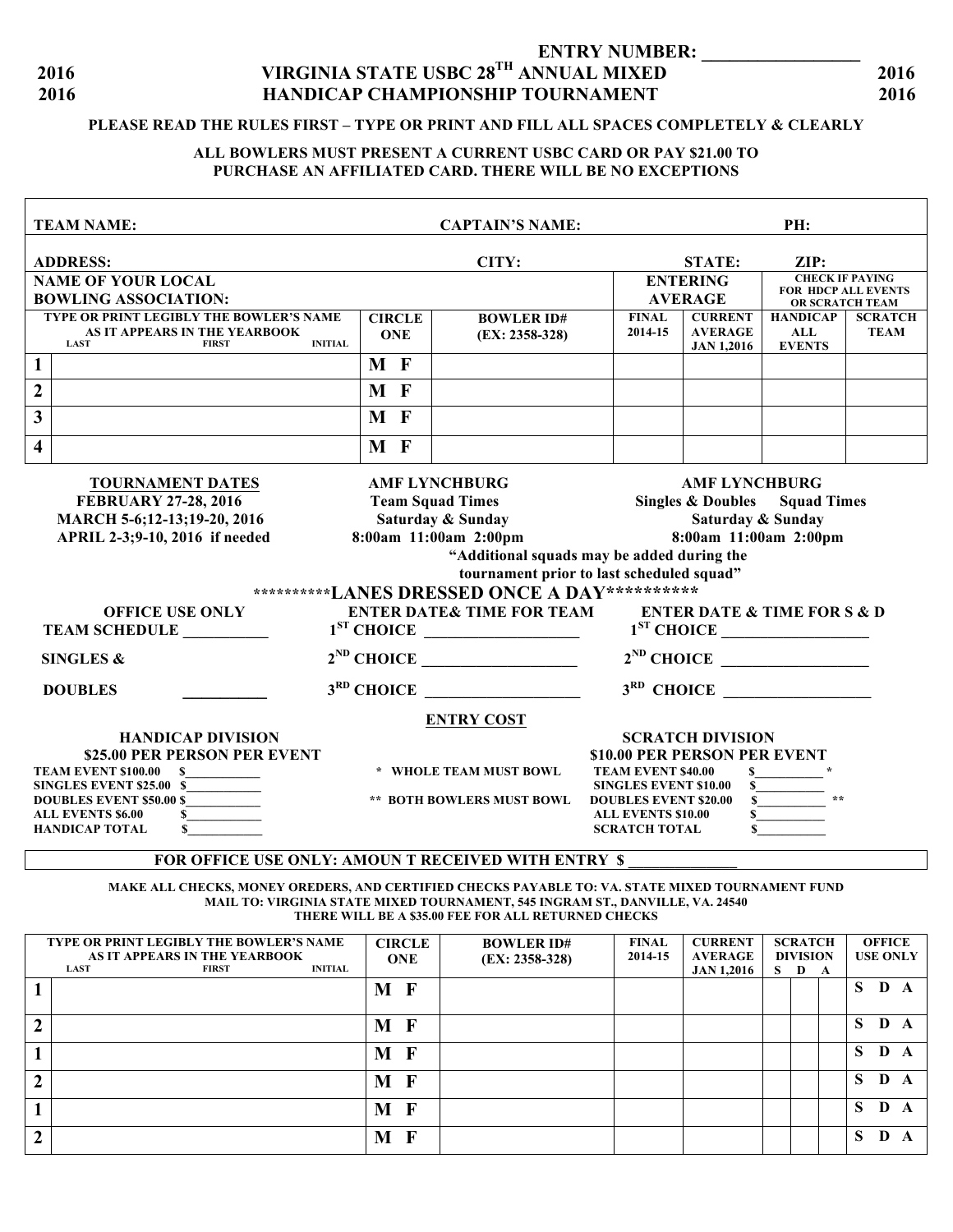#### **RULES AND REGULATIONS**

- 1. USBC Tournament Rules and Regulations shall govern the conduct of this Tournament.
- 2. ELIGIBILITY: All USBC members certified by the Virginia State USBC Associations in good standing are eligible to participate in
- this tournament. Bowlers who are not members of USBC can qualify for entry by paying an affiliate membership of \$21.00
- 3. TIME PREFERENCE: Entries will be scheduled in order of receipt.
- 4. PARTICIPATION: Bowlers entered in the doubles event must also enter the singles event. Likewise, all singles event entrants must also bowl in the doubles event. A bowler is not eligible to enter or compete more than once in the singles and doubles. A bowler may compete in the team event twice, but no more than two (2) bowlers from a previous entry can be on the second team. Not more than two (2) players on a team can place more than once in the prize standings. The team must consist of (2) two males and (2) two females. (Doubles Events must consist of (1) male and (1) female.) **You may sub in team and doubles more than once,** the first event bowled will count for all events. Scratch division is optional in each event. Bowler must compete in handicap division to be eligible for scratch option on that event.. To bowl scratch team the whole team must bowl scratch and to bowl scratch doubles both partners must bowl scratch. You can enter scratch all events without bowling in all (3) scratch events
- 5. TOURNAMENT AVERAGE: Entrants will use their highest USBC Adult certified yearbook average based on a minimum of 21 games for the 2014-2015 season. If no winter season average, the highest league average as of the end of the 2015 Adult summer season, provided 21 games or more have been bowled. If the entrant has no average, use the highest current USBC certified average, 21 games or more as of January 1, 2016. If the entrant does not have a January 1, 2016 average, use highest February 5, 2016 certified average 21 games or more. All others will bowl scratch. ALL AVERAGES MUST BE VERIFIED PRIOR TO BOWLING. Association yearbooks' or secretaries' verification will be accepted. The 10-pin over last season average will not apply. (If the submitted average is different than the correct average, the bowler will automatically be reclassified with the handicap for the corrected average. (USBC Rule 319 does apply.)
- 6. HANDICAP: The handicap shall be 100% of the difference between the individual average and 230, based on three games for both male and female.
- 7. ORDER OF BOWLING: Teams will bowl as submitted on the entry form. Singles will be bowled before doubles. No substitute will be accepted for All-Events prize list participation when only one event, or portion of an event, has been bowled by the original bowler or another substitute.
- 8. ENTRY REQUIREMENTS: Entries will close at MIDNIGHT, FEBRUARY 5, 2016 All fees must accompany entry form. Make check or Money Order payable to the Virginia State Mixed Tournament Fund. (Returned checks \$35.00)
- 9. PRIZE MONEY AND DISTRIBUTION: Prize money shall be paid on a handicap basis. Prize money will be distributed at a ratio of at least 1 for every 10 entries in the team, double, men's singles and women's singles. All-Events prize money will be distributed at a ratio of at least 1 for every 20 entries in the men's and women's scratch and handicap categories. Prize checks will be mailed to the listed team captain. All tournament checks become VOID ninety (90) days after issuance.
- 10. ENTRY FEE: The entry fee will be \$25.00 per event. All entrants may enter All-Events by paying an optional All-Events prize fee. The entrant may pay \$6.00 each for handicap division. Breakdown is as follows: Team: \$44.00 prize fee, \$52.00 expense fee includes lineage, \$4.00 to the Blake Harrison Memorial Scholarship Fund. Doubles: \$22.00 prize fee, \$26.00 expense fee includes lineage, \$2.00 to the Blake Harrison Memorial Scholarship Fund. Singles: \$11.00 prize fee, \$13.00 expense fee includes lineage, \$1.00 to the Blake Harrison Memorial Scholarship Fund. Scratch options is \$10.00 per event, \$9.00 prize fee, and \$1.00 expense fee. All prize fees collected in an event or division of an event will be returned 100 percent to the participants in that event or division.
- 11. LANE ASSIGNMENT: Lanes will be assigned by the Tournament Manager. Tournament manager reserves the right to create additional squads if necessary. However, no squad may be added after the final squad on April 10, 2016.
- 12. REPLACEMENTS: Team captains may make replacements in the entry by reporting such replacements to the tournament manager at least 30 minutes prior to the time scheduled to bowl. Written verification of average must be submitted within 72 hours from shift starting time.
- **13.** SUBSTITUTES: If a substitution is made in any event, the substitute must take the place of the bowler he or she is replacing. NO **REARRANGING WILL BE PERMITTED IN THE LINE-UP IN ANY OF THE EVENTS.** Substitutes will not be required to reimburse the original entrant for the entry fee paid, nor shall they be expected to give the original entrant any money won. A substitute replacing a bowler who entered into the All-Events shall be entered automatically provided the substitute replaces the original bowler in all three events.
- 14. OFFICIAL SCORE: The telescore will be the official score during the game, and the official score tabulation sheet will then be audited and obvious errors will be corrected. Protests involving the scores or any other rules must be made before payment of tournament prizes.
- 15. AVERAGE ADJUSTMENT: The tournament manager reserves the right to adjust any bowler's average prior to participation where there is evidence his or her average does not represent the bowler's true ability. USBC Rule 319E WILL APPLY to all bowlers.
- 16. ALL-EVENTS: All-Events will be determined using the bowler's first team event plus the doubles and singles scores. Men's and Women's All-Events, both scratch and handicap, will be separate events. Only bowlers who have paid the All-Events entry fee are eligible to win. TO ENTER THE SCRATCH EVENT THE BOWLER MUST ENTER THE HANDICAP EVENT.
- 17. PREMATURE TERMINATION: Premature termination of the tournament brought on by war, national emergency, or emergency causes relating thereto or therefrom, fire, national disaster, or any other reason beyond the control of the Virginia State USBC shall cause, to the extent required thereby, all advertised prizes, guaranteed or otherwise, to be prorated in accordance with the number of entrants in each of the respective events up to the time of such termination.
- 18. The Virginia State USBC has the right to refuse entrant into brackets and may request social security numbers where a possible 1099 may be issued for winners.

**SEND COMPLETED ENTRIES WITH ENTRY FEES TO: SAM FARTHING Va State Mixed Tournament Manager 545 Ingram St. Danville VA. 24540 \* Telephone 434-251-2308 E-MAIl: vsmbt@comcast.net / WEBSITE: vastateusbc.com**